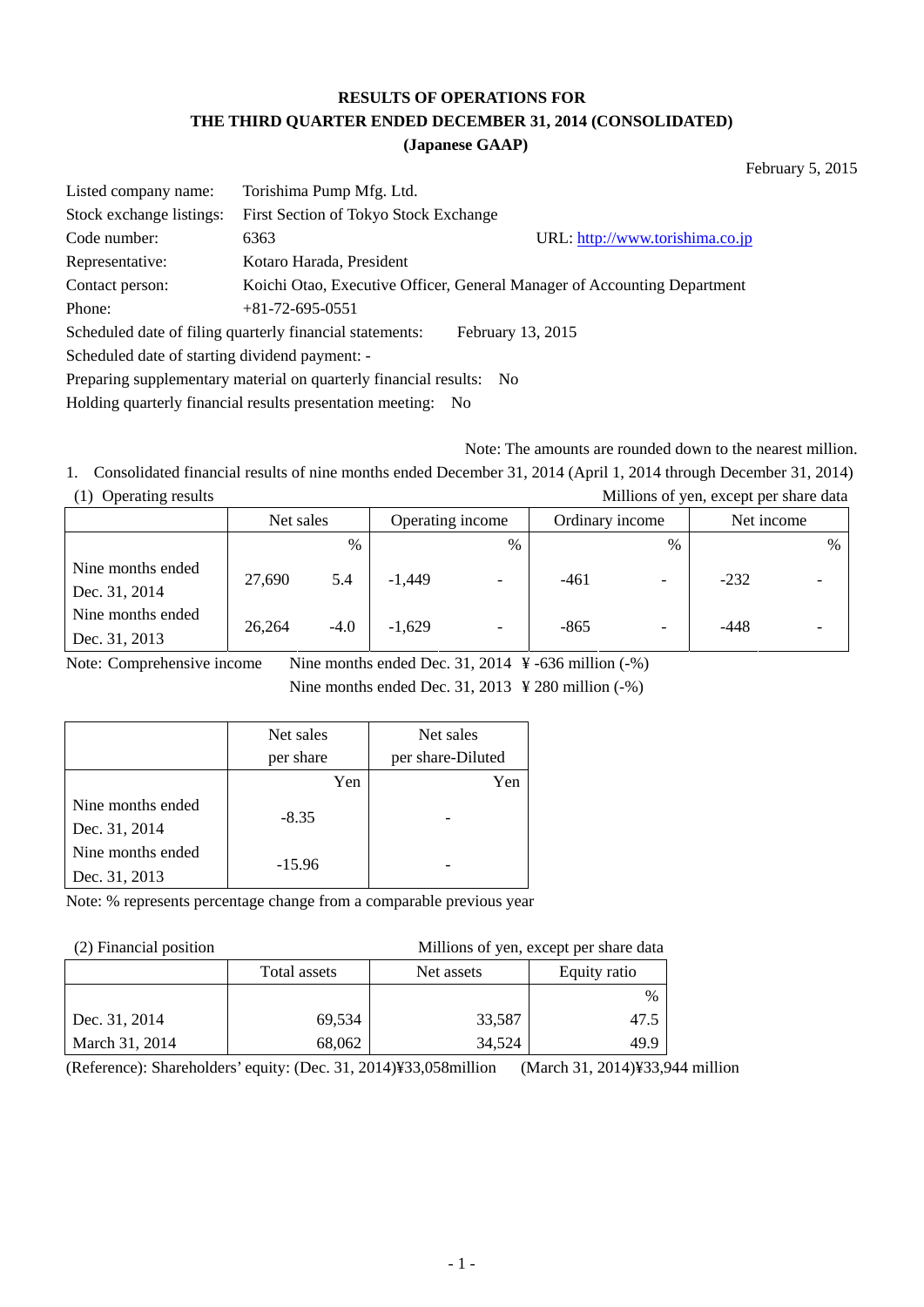### 2. Dividends

|                   | Dividends per share |                                                     |                          |      |       |  |  |  |  |  |
|-------------------|---------------------|-----------------------------------------------------|--------------------------|------|-------|--|--|--|--|--|
|                   | End of 1Q           | End of 3Q<br>End of 2Q<br>Fiscal year end<br>Annual |                          |      |       |  |  |  |  |  |
|                   | Yen                 | Yen                                                 | Yen                      | Yen  | Yen   |  |  |  |  |  |
| FY2013            | -                   | 9.00                                                |                          | 9.00 | 18.00 |  |  |  |  |  |
| FY2014            | -                   | 9.00                                                | $\overline{\phantom{0}}$ |      |       |  |  |  |  |  |
| FY2014 (Forecast) |                     |                                                     |                          | 9.00 | 18.00 |  |  |  |  |  |

Note: Revision of forecast for dividend during this quarter: No

### 3. Forecast for fiscal year ending March 31, 2015 Millions of yen, except per share data

|        | $\sigma$ . Porecast for fiscal year ending match $\sigma$ 1, 2015 |                          |                  |      |                 |      |            |      | <b>NUTRITIONS</b> OF YEAR, EXCEPT DEFINITE GATA |  |  |  |
|--------|-------------------------------------------------------------------|--------------------------|------------------|------|-----------------|------|------------|------|-------------------------------------------------|--|--|--|
|        | Net sales                                                         |                          | Operating income |      | Ordinary income |      | Net income |      | Net income per share                            |  |  |  |
|        |                                                                   | $\%$                     |                  | $\%$ |                 | $\%$ |            | $\%$ | Yen                                             |  |  |  |
| Annual | 46,000                                                            | $\overline{\phantom{0}}$ | 500              |      | 700             |      | 500        |      | 18.19                                           |  |  |  |

Note1: % represents percentage change from a previous year

Note2: Revision of the forecast during this quarter: No

### 4. Others

- (1) Changes in significant subsidiaries during this period: No New: - Excluded: -
- (2) Adoption of special accounting methods for presenting quarterly consolidated financial statements: Yes (For further details, please refer to page 5, "(2) Adoption of special accounting methods for presenting quarterly consolidated financial statements".)
- (3) Changes in accounting principles, accounting estimates and correction of prior period errors
	- ① Changes of accounting principles due to revisions of accounting standards: Yes
	- ② Changes of accounting principles other than the above: No
	- ③ Changes in accounting estimates: No
	- ④ Correction of prior period errors: No

(4) Number of shares outstanding (Common stock)

- ① Number of shares outstanding at period end (including treasury stock) (Dec. 31, 2014) 29,889,079 (March 31, 2014) 29,889,079
- ② Number of treasury stock at period end (Dec. 31, 2014) 2,401,592 (March 31, 2014) 1,814,990
- ③ Weighed-average number of shares outstanding over the period (April 1 – Dec. 31, 2014) 27,813,451 (April 1 – Dec. 31, 2013) 28,070,275

-Information regarding the implementation of quarterly review procedure

 These quarterly financial results do not fall within the scope of the Quarterly Review Procedures referenced in the Financial Instruments and Exchange Act. At the time of disclosure of the quarterly financial results, the Group was in the process of implementing the quarterly review procedures for its quarterly financial statements.

-Explanation for adequate utilization of the forecast, and other note

 Forecast shown above is prepared based on information available as of the issuing date of this report and assumptions that we consider as reasonable, and therefore the actual results may differ from these forecasted figures due to various unknown factors. For matters related to the above forecast, please refer to page 5, "(3) Qualitative information on consolidated earnings forecasts".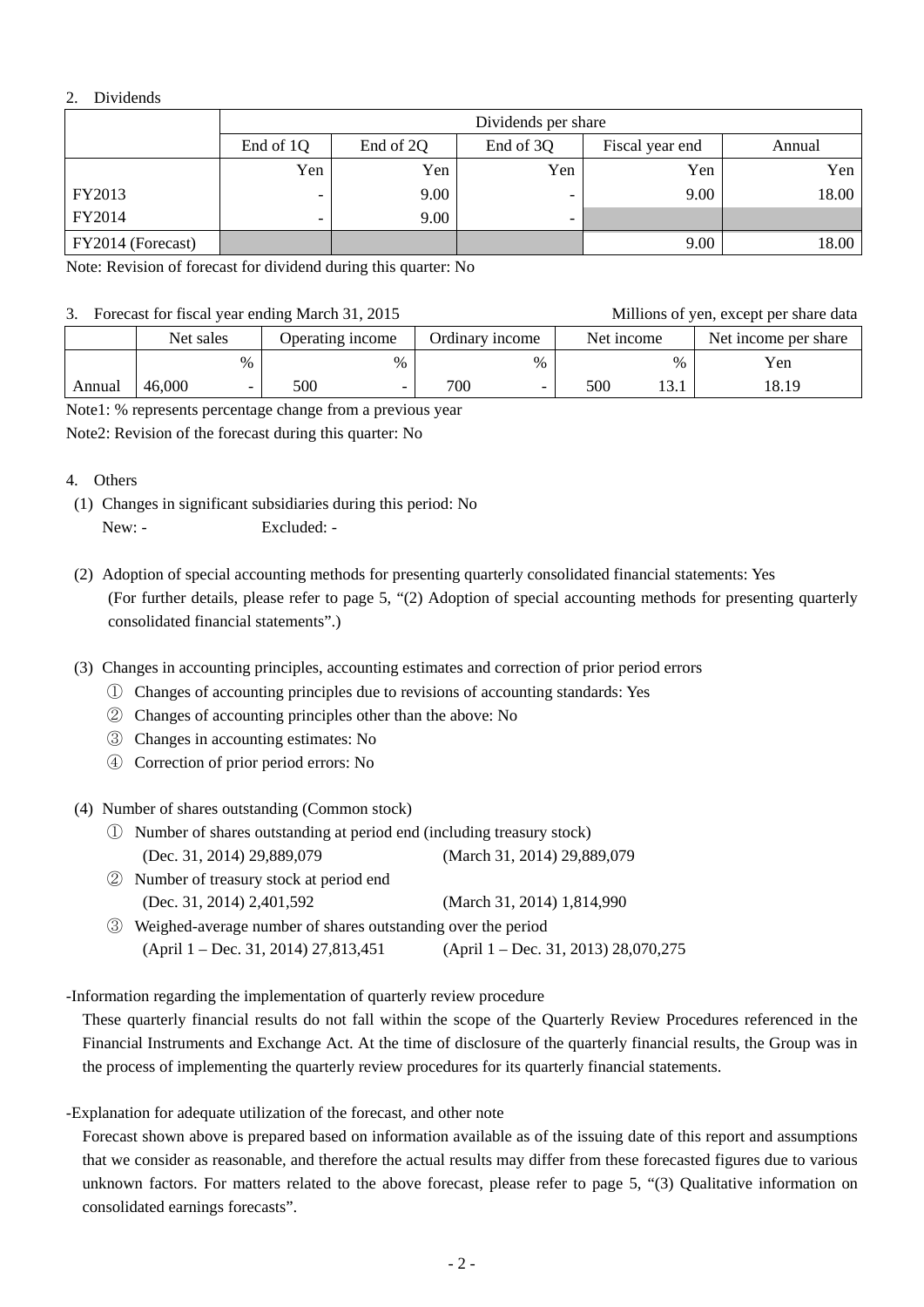### Contents

| 1. | Qualitative information, Financial Statements, etc.                                                                        |  |
|----|----------------------------------------------------------------------------------------------------------------------------|--|
|    |                                                                                                                            |  |
|    | (2)                                                                                                                        |  |
|    | (3)                                                                                                                        |  |
| 2. | Other information                                                                                                          |  |
|    |                                                                                                                            |  |
|    | Adoption of special accounting methods for presenting quarterly consolidated financial statements ------------ 5<br>(2)    |  |
|    | Changes in accounting principles, accounting estimates and correction of prior period errors -------------------- 5<br>(3) |  |
| 3. | Consolidated quarterly financial statement                                                                                 |  |
|    |                                                                                                                            |  |
|    | (2)                                                                                                                        |  |
|    | Consolidated quarterly statement of comprehensive income (April 1 – December 31, 2014) ----------------------- 9           |  |
|    |                                                                                                                            |  |
|    |                                                                                                                            |  |
| 4. | Additional information                                                                                                     |  |
|    |                                                                                                                            |  |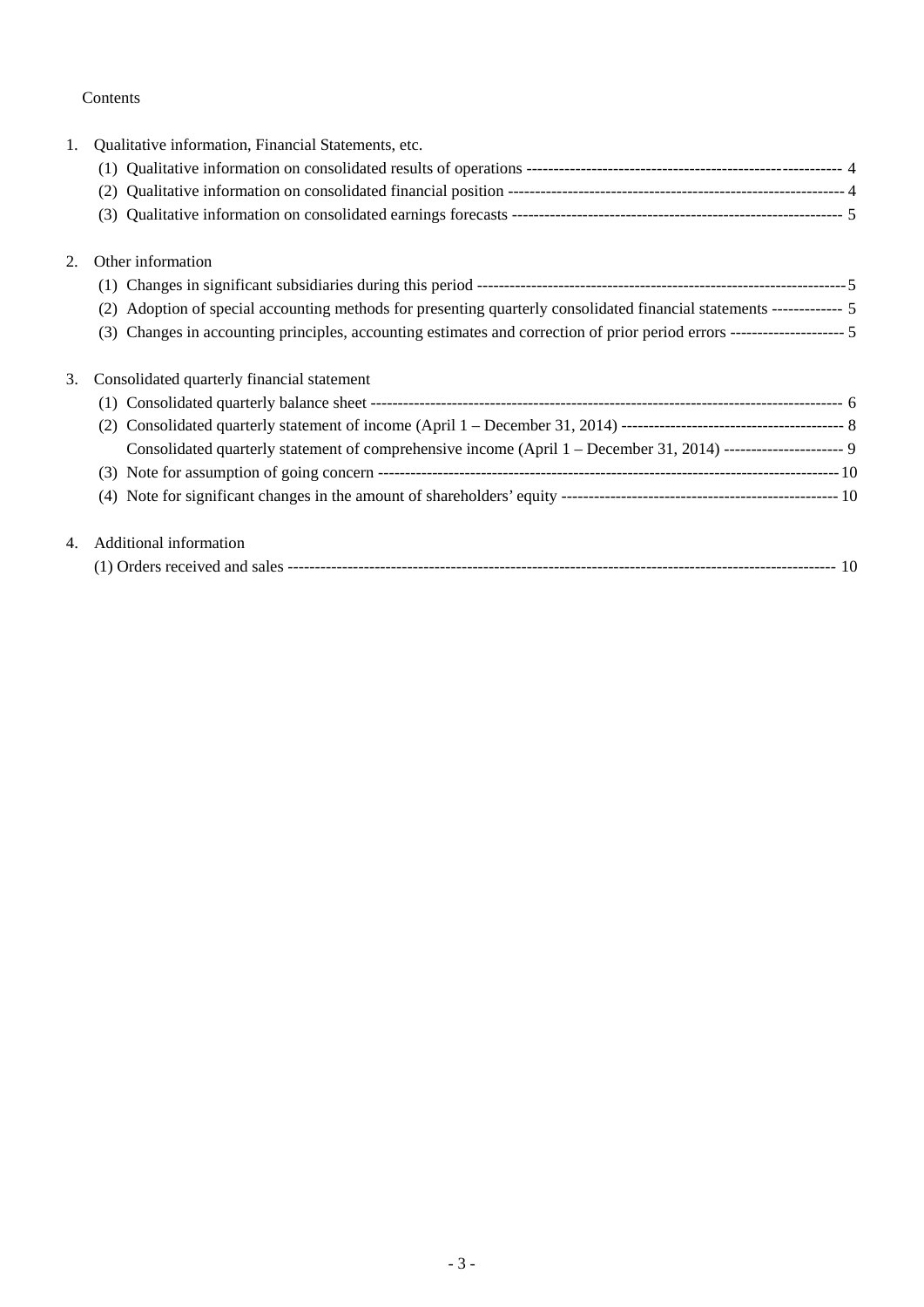- 1. Qualitative information, Financial Statements, etc.
	- (1) Qualitative information on consolidated results of operations

During the third quarter of FY2014, in the U.S., consumer spending as well as companies' production and investment continued steadily despite concerns about the impact of tighten quantitative easing. In Europe, the economy showed a moderate recovery because the high unemployment rate and the debt crisis were prolonged and also the consumption and the production weakened. In addition, the economic growth leveled off in emerging countries including China which have led the global economy. As a whole, the world economy showed the uncertainty and the modest recovery.

In Japan, consumer spending decreased because the rising prices associated with an increase in the consumption tax put downward pressure on the employee compensation in real terms. Furthermore, the economic recovery decelerated in emerging countries and significant trade deficits were recorded as prices in imported materials rose due to depreciation of the yen, therefore the economic recovery did not attain full-scale.

The pump manufacturing industry continued steady demand from overseas for water- and energy-related sector. However competition for orders in the industry continued severe due to the uncertain economy centering on emerging countries and companies' cautious stance toward investment against the backdrop of delays in consumption recovery.

Orders received during the third quarter of FY2014 (April 1, 2014-Dec. 31, 2014) decreased by ¥11,504 million from the same period last year to ¥33,656 million. Orders received from domestic public sector decreased by ¥3,032 million from the same period last year to ¥9,763 million, orders received from domestic private sector decreased by ¥565 million from the same period last year to ¥4,541 million, and orders received from overseas sector decreased by ¥7,906 million from the same period last year to ¥19,352 million.

Net sales during the third quarter of FY2014 (April 1, 2014-Dec. 31, 2014) increased by ¥1,426 million from the same period last year to ¥27,690 million. Operating losses during the third quarter of FY2014 (April 1, 2014-Dec. 31, 2014) amounted to ¥1,449 million (operating losses during the same period last year were ¥1,629 million). The ratio of operating income to net sales amounted to -5.2%.

Ordinary losses during the third quarter of FY2014 amounted to ¥461million (ordinary losses during the same period last year were ¥865 million) influenced by a foreign exchange gain of ¥914 million posted as non-operating income. The ratio of ordinary income to net sales amounted to -1.7%.

Net losses during the third quarter of FY2014 amounted to ¥232 million (net losses during the same period last year were ¥448 million). The ratio of net income to net sales amounted to -0.8%. Net losses per share amounted to ¥8.35.

(2) Qualitative information on consolidated financial position

At the end of the third quarter (Dec. 31, 2014), the Group's total assets amounted to ¥69,534 million, ¥1,472 million higher than at the end of the previous fiscal year (March 31, 2014). Principal changes in asset items included an increase in work in process of ¥3,380 million and an increase in investment securities of ¥1,068 million despite a decline in notes and accounts receivable-trade of ¥5,129 million.

Total liabilities amounted to ¥35,947 million, ¥2,408 million higher than at the end of the previous fiscal year. Principal changes in liability items included an increase in short-term loans payable of ¥4,118 million and an increase in advances received of ¥1,499 million despite a decline in notes and accounts payable-trade of ¥4,449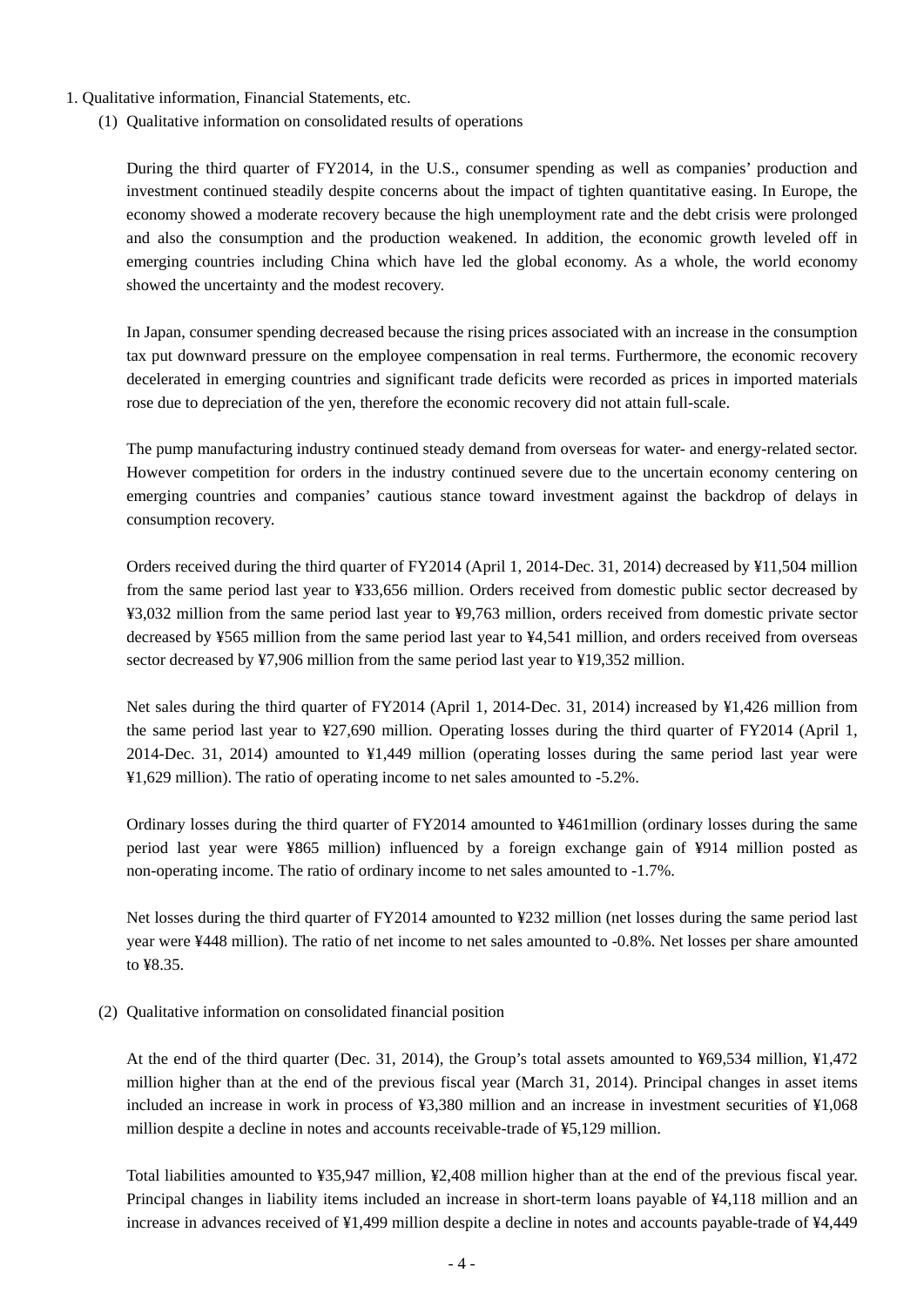million.

Net assets amounted to ¥33,587 million, ¥963 million lower than at the end of the previous fiscal year. Principal changes in net asset items included an increase in treasury shares by acquisition of treasury shares of ¥536 million and a decline in deferred gains or losses on hedges of ¥541 million.

(3) Qualitative information on consolidated earnings forecasts

Forecasts for fiscal year ending March 31, 2015 announced on November 13, 2014 have not been changed.

- 2. Other information
	- (1) Changes in significant subsidiaries during this period (Oct 1, 2014-Dec 31, 2014) No items to report
	- (2) Adoption of special accounting methods for presenting quarterly consolidated financial statements In determining tax expenses, the effective tax rate after application of tax effect accounting for income before income taxes for the consolidated fiscal year, inclusive of the third quarter of consolidated FY2014, has been estimated in a rational manner, and tax expenses have been calculated by multiplying the quarterly income before income taxes and adjustments by this estimated effective tax rate.

However, we use the statutory effective tax rate in cases where the estimated effective tax rate is unavailable.

(3) Changes in accounting principles, accounting estimates and correction of prior period errors

(Application of accounting standard for retirement benefits)

The Company has applied the Accounting Standard for Retirement Benefits (Accounting Standards Board of Japan (ASBJ) Statement No.26 of May 17, 2012) and the Implementation Guidance (No.25 of May 17, 2012) to the main clause stipulated in Article 35 of the Accounting Standard for Retirement Benefits and Article 67 of the Guidance on Accounting Standard for Retirement Benefits since the first quarter of the current fiscal year. Under the new standard, the calculation of liabilities for retirement benefits and service costs has been revised and the method of attributing expected benefits to periods has been changed from straight-line basis to benefit formula basis. The determination of the discount rate has been changed from remaining service period basis to summation average discount rate basis.

In accordance with transitional accounting as stipulated in Article 37 of the Accounting Standard for Retirement Benefits, the effect of the changes in accounting policies arising from the revision of liabilities for retirement benefits and service costs is recognized in retained earnings, at the beginning of the third quarter of the current fiscal year.

As a result of adjustments, liabilities for retirement benefits have decreased by ¥1,330 million, and retained earnings have increased by ¥856 million at the beginning of the third quarter of the current fiscal year. The impact on operating loss, ordinary loss, and loss before income taxes and minority interests during the third quarter of the fiscal year is negligible.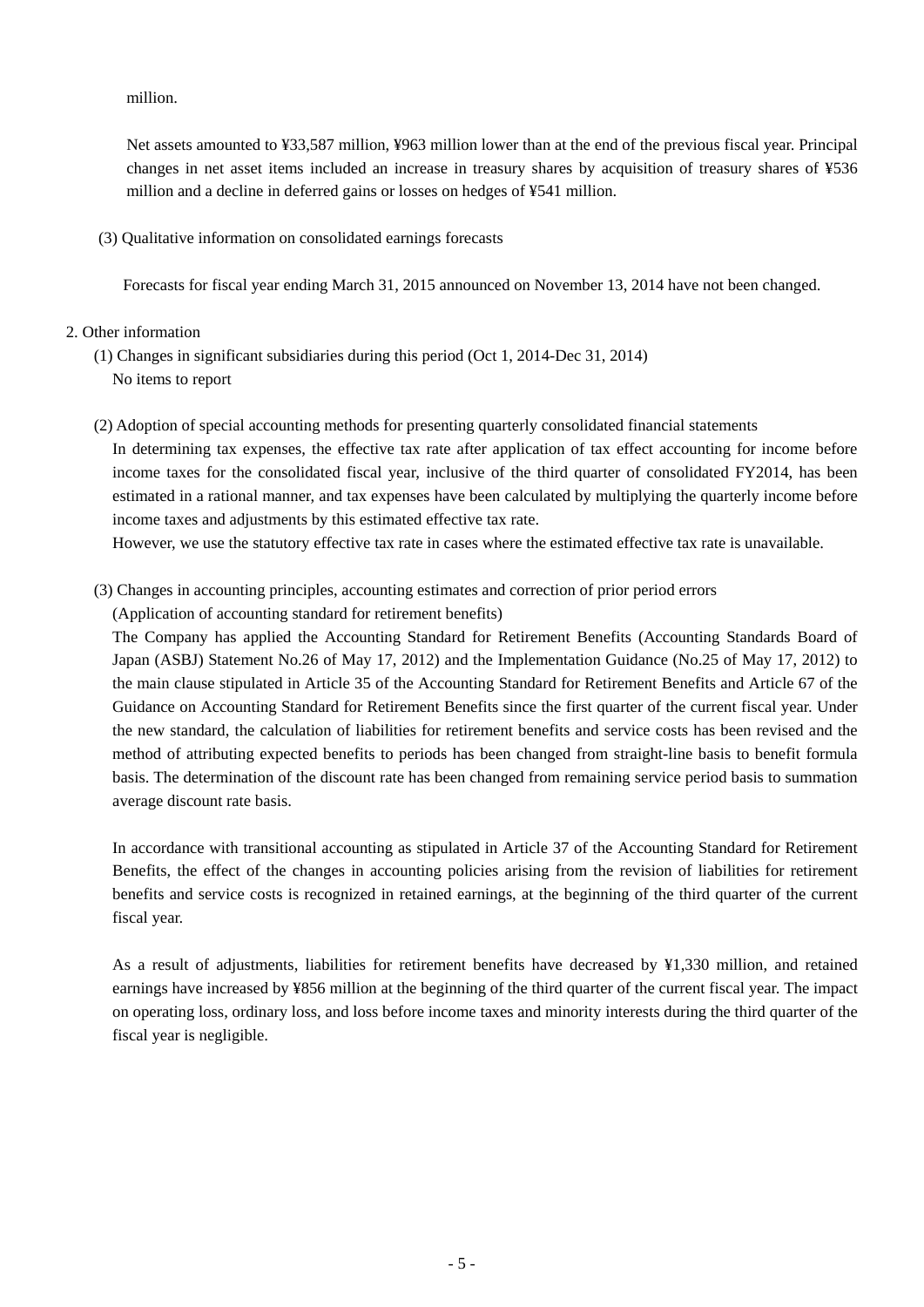3. Consolidated quarterly financial statement

(1) Consolidated quarterly balance sheet

|                                       |                          | (Millions of yen)        |
|---------------------------------------|--------------------------|--------------------------|
|                                       | End of previous          | End of the third quarter |
|                                       | consolidated fiscal year | of consolidated FY2014   |
|                                       | (March 31, 2014)         | (December 31, 2014)      |
| Assets                                |                          |                          |
| Current assets                        |                          |                          |
| Cash and deposits                     | 4,125                    | 5,505                    |
| Notes and accounts receivable - trade | 26,931                   | 21,801                   |
| Securities                            | 700                      |                          |
| Merchandise and finished goods        | 459                      | 474                      |
| Work in process                       | 5,634                    | 9,014                    |
| Raw materials and supplies            | 1,542                    | 1,786                    |
| Advance payments - trade              | 422                      | 734                      |
| Deferred tax assets                   | 1,028                    | 1,765                    |
| Other                                 | 1,289                    | 1,595                    |
| Allowance for doubtful accounts       | $-243$                   | $-214$                   |
| Total current assets                  | 41,889                   | 42,463                   |
| Non-current assets                    |                          |                          |
| Property, plant and equipment         | 10,511                   | 10,603                   |
| Intangible assets                     | 2,219                    | 2,304                    |
| Investments and other assets          |                          |                          |
| Investment securities                 | 12,505                   | 13,573                   |
| Other                                 | 1,144                    | 815                      |
| Allowance for doubtful accounts       | $-208$                   | $-225$                   |
| Total investments and other assets    | 13,441                   | 14,163                   |
| Total non-current assets              | 26,173                   | 27,071                   |
| <b>Total assets</b>                   | 68,062                   | 69,534                   |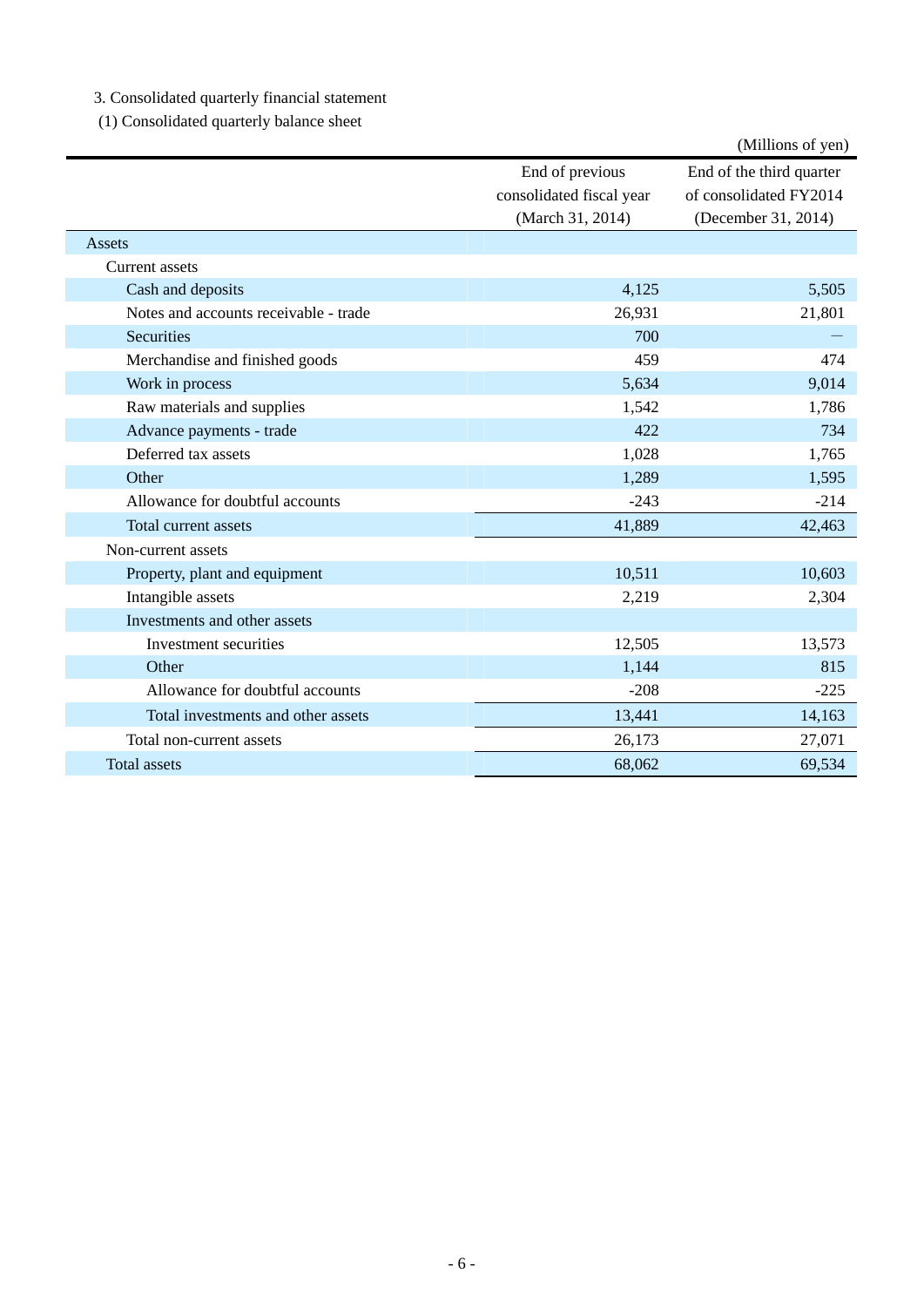|                                              |                          | (Millions of yen)        |
|----------------------------------------------|--------------------------|--------------------------|
|                                              | End of previous          | End of the third quarter |
|                                              | consolidated fiscal year | of consolidated FY2014   |
|                                              | (March 31, 2014)         | (December 31, 2014)      |
| Liabilities                                  |                          |                          |
| <b>Current liabilities</b>                   |                          |                          |
| Notes and accounts payable - trade           | 11,881                   | 7,432                    |
| Short-term loans payable                     | 6,934                    | 11,053                   |
| Income taxes payable                         | 179                      | 145                      |
| Advances received                            | 1,971                    | 3,470                    |
| Provision for bonuses                        | 722                      | 352                      |
| Provision for product warranties             | 720                      | 922                      |
| Provision for loss on construction contracts | 351                      | 429                      |
| Other                                        | 2,042                    | 2,816                    |
| Total current liabilities                    | 24,804                   | 26,623                   |
| Non-current liabilities                      |                          |                          |
| Long-term loans payable                      | 6,728                    | 8,127                    |
| Provision for directors' retirement benefits | 13                       | 11                       |
| Net defined benefit liability                | 1,448                    | 38                       |
| Other                                        | 543                      | 1,145                    |
| Total non-current liabilities                | 8,734                    | 9,323                    |
| <b>Total liabilities</b>                     | 33,538                   | 35,947                   |
| Net assets                                   |                          |                          |
| Shareholders' equity                         |                          |                          |
| Capital stock                                | 1,592                    | 1,592                    |
| Capital surplus                              | 7,822                    | 7,828                    |
| Retained earnings                            | 23,888                   | 24,013                   |
| Treasury shares                              | $-962$                   | $-1,498$                 |
| Total shareholders' equity                   | 32,342                   | 31,935                   |
| Accumulated other comprehensive income       |                          |                          |
| Valuation difference on available-for-sale   |                          |                          |
| securities                                   | 1,072                    | 1,264                    |
| Deferred gains or losses on hedges           | $-249$                   | $-791$                   |
| Foreign currency translation adjustment      | 632                      | 505                      |
| Remeasurements of defined benefit plans      | 145                      | 143                      |
| Total accumulated other comprehensive income | 1,602                    | 1,122                    |
| Subscription rights to shares                | 101                      | 105                      |
| Minority interests                           | 477                      | 424                      |
| Total net assets                             | 34,524                   | 33,587                   |
| Total liabilities and net assets             | 68,062                   | 69,534                   |
|                                              |                          |                          |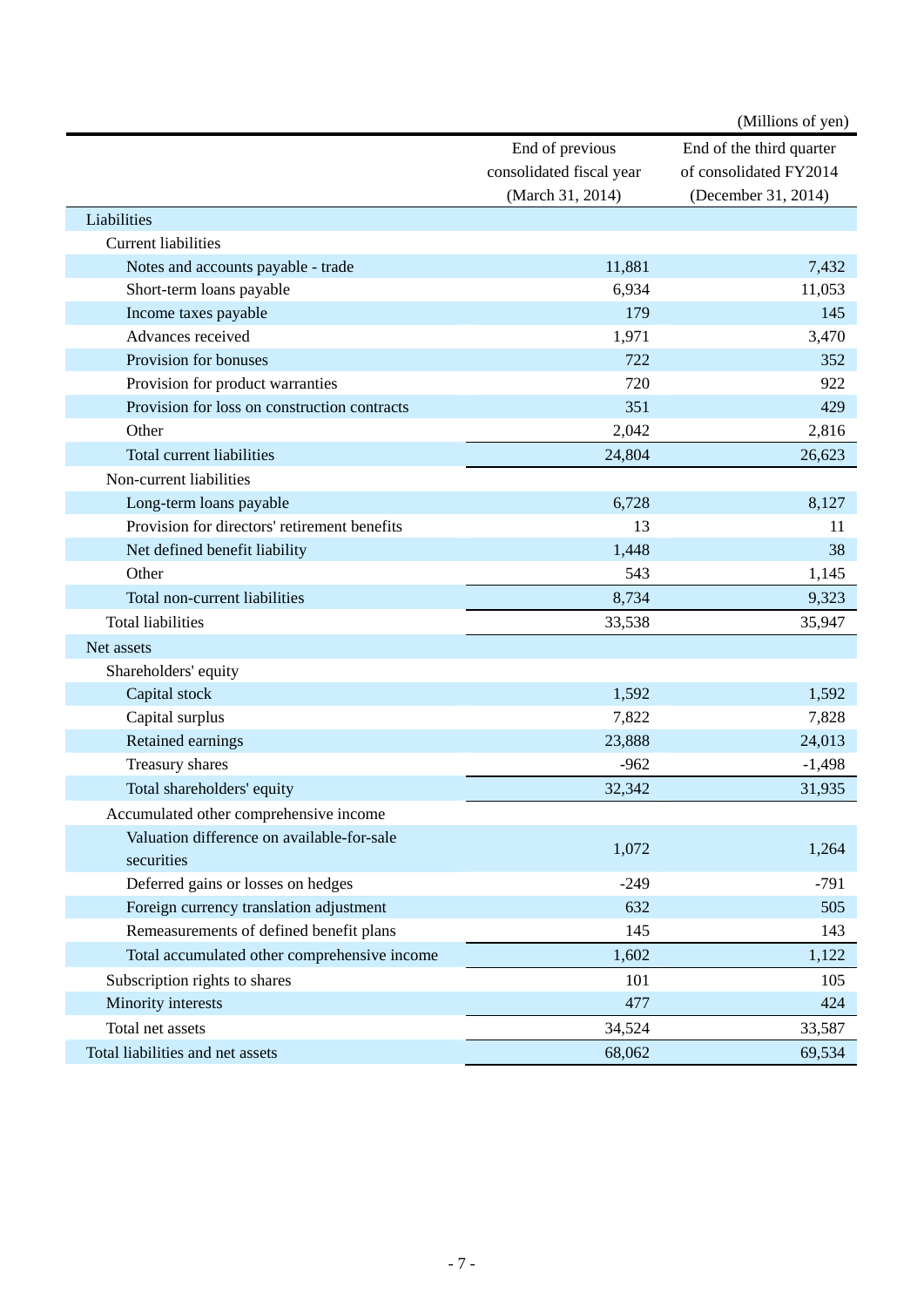# (2) Consolidated quarterly statement of income

(April 1 – December 31, 2014)

|                                                        |                      | (Millions of yen)    |
|--------------------------------------------------------|----------------------|----------------------|
|                                                        | Third quarter ended  | Third quarter ended  |
|                                                        | December 31, 2013    | December 31, 2014    |
|                                                        | (April 1, 2013       | (April 1, 2014       |
|                                                        | - December 31, 2013) | - December 31, 2014) |
| Net sales                                              | 26,264               | 27,690               |
| Cost of sales                                          | 21,253               | 22,831               |
| Gross profit                                           | 5,010                | 4,859                |
| Selling, general and administrative expenses           | 6,640                | 6,308                |
| <b>Operating loss</b>                                  | $-1,629$             | $-1,449$             |
| Non-operating income                                   |                      |                      |
| Dividend income                                        | 154                  | 191                  |
| Foreign exchange gains                                 | 665                  | 914                  |
| Share of profit of entities accounted for using equity | 40                   |                      |
| method                                                 |                      |                      |
| Rent income                                            | 75                   | 94                   |
| Other                                                  | 133                  | 163                  |
| Total non-operating income                             | 1,069                | 1,365                |
| Non-operating expenses                                 |                      |                      |
| Interest expenses                                      | 83                   | 109                  |
| Provision of allowance for doubtful accounts           | 85                   |                      |
| Share of loss of entities accounted for using equity   |                      | 125                  |
| method                                                 |                      |                      |
| Other                                                  | 136                  | 141                  |
| Total non-operating expenses                           | 305                  | 377                  |
| <b>Ordinary</b> loss                                   | $-865$               | $-461$               |
| Extraordinary income                                   |                      |                      |
| Gain on sales of investment securities                 | 75                   | 42                   |
| Total extraordinary income                             | 75                   | 42                   |
| <b>Extraordinary losses</b>                            |                      |                      |
| Loss on sales of investment securities                 | 4                    |                      |
| Loss on sales of shares of subsidiaries and associates | 14                   |                      |
| Total extraordinary losses                             | 19                   |                      |
| Loss before income taxes and minority interests        | $-809$               | $-418$               |
| Income taxes                                           | $-460$               | $-276$               |
| Loss before minority interests                         | $-348$               | $-142$               |
| Minority interests in income                           | 99                   | 90                   |
| Net loss                                               | $-448$               | $-232$               |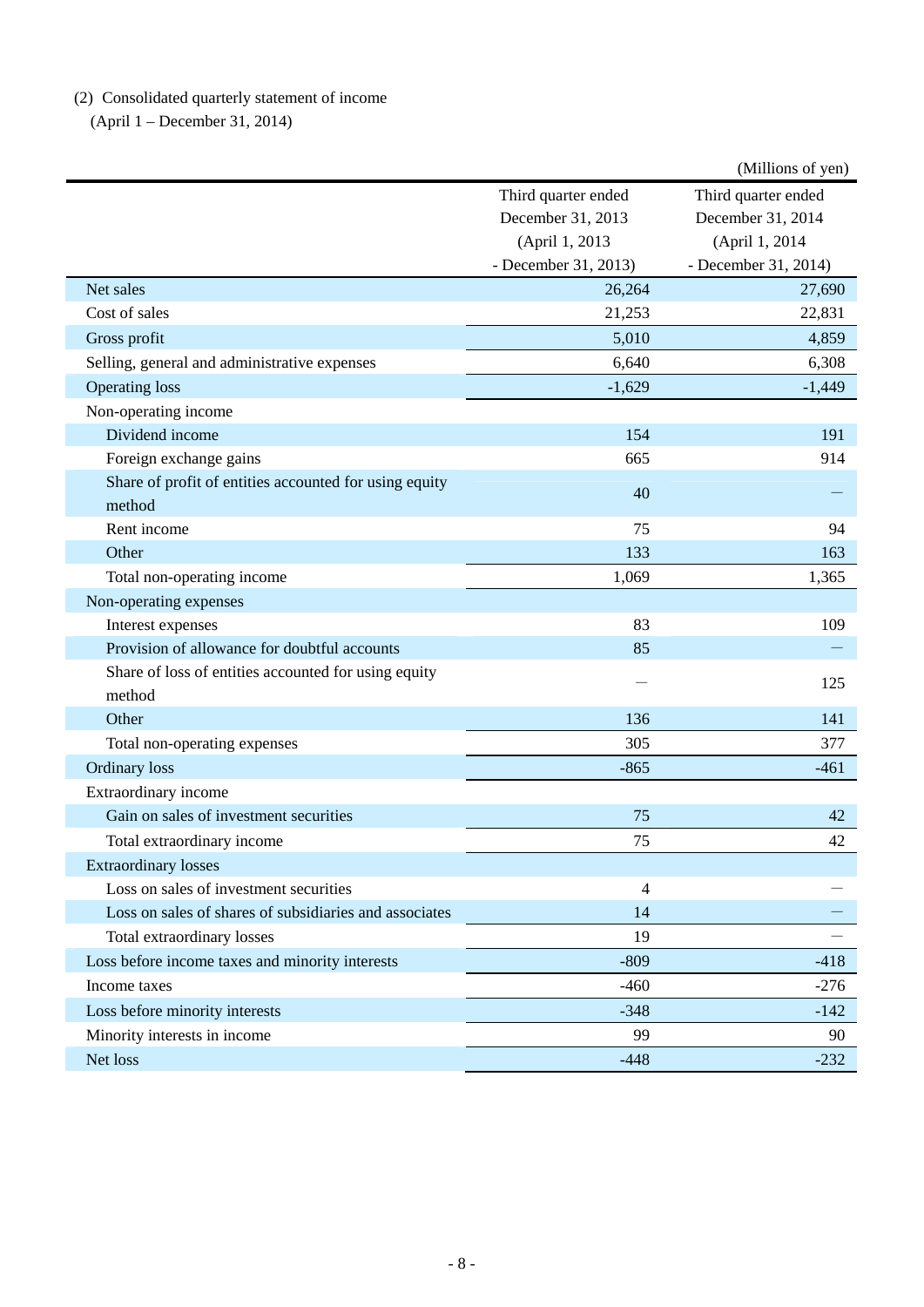# Consolidated quarterly statement of comprehensive income

(April 1 – December 31, 2014)

|                                                       |                      | (Millions of yen)    |
|-------------------------------------------------------|----------------------|----------------------|
|                                                       | Third quarter ended  | Third quarter ended  |
|                                                       | December 31, 2013    | December 31, 2014    |
|                                                       | (April 1, 2013)      | (April 1, 2014)      |
|                                                       | - December 31, 2013) | - December 31, 2014) |
| Loss before minority interests                        | $-348$               | $-142$               |
| Other comprehensive income                            |                      |                      |
| Valuation difference on available-for-sale securities | 645                  | 190                  |
| Deferred gains or losses on hedges                    | $-136$               | $-541$               |
| Foreign currency translation adjustment               | 122                  | $-192$               |
| Remeasurements of defined benefit plans, net of tax   |                      | $-2$                 |
| Share of other comprehensive income of entities       | $-2$                 | 51                   |
| accounted for using equity method                     |                      |                      |
| Total other comprehensive income                      | 629                  | -494                 |
| Comprehensive income                                  | 280                  | $-636$               |
| Comprehensive income attributable to                  |                      |                      |
| Comprehensive income attributable to owners of        |                      |                      |
| parent                                                | 161                  | $-712$               |
| Comprehensive income attributable to minority         |                      |                      |
| interests                                             | 119                  | 75                   |